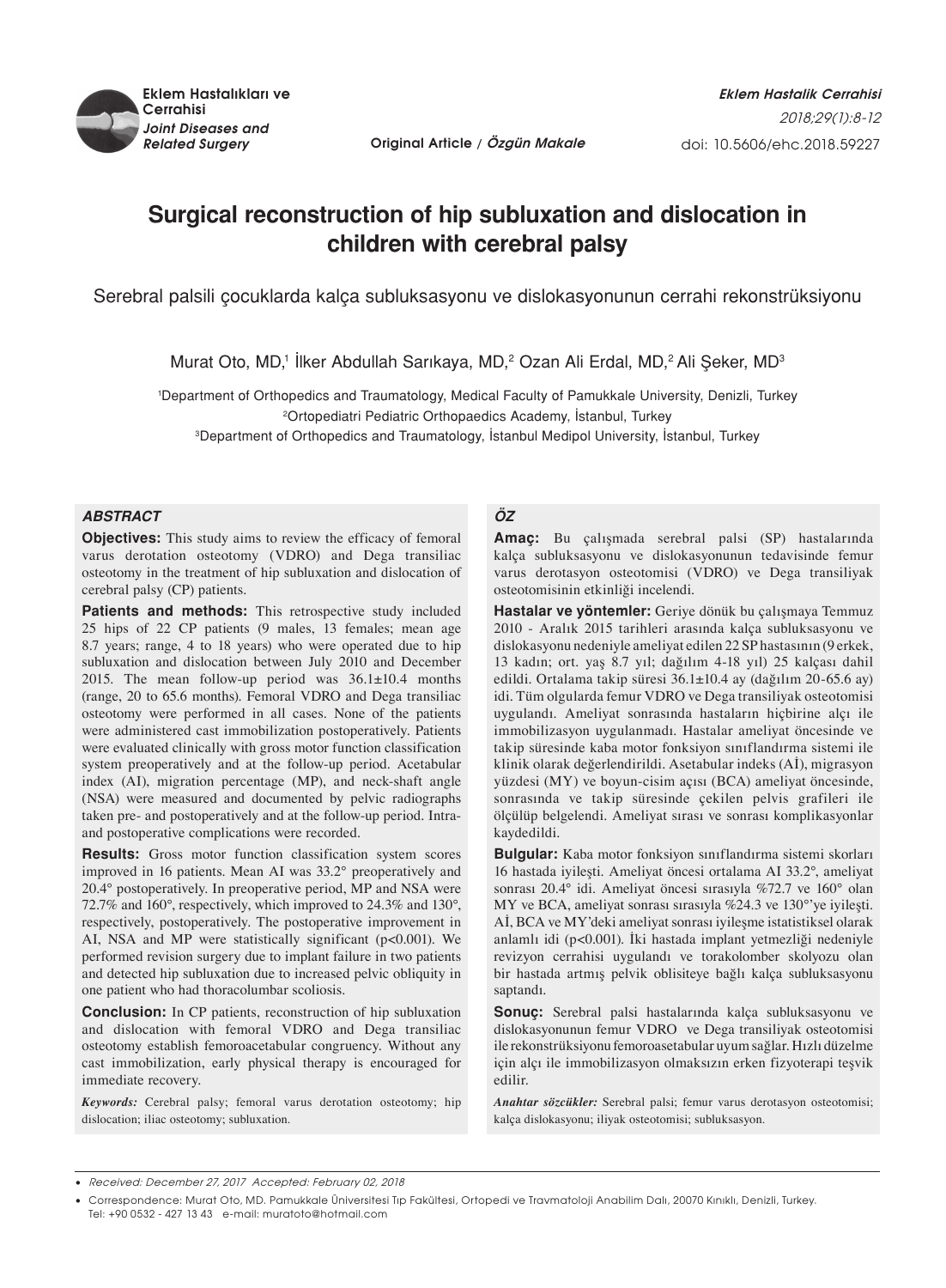Hip dislocation may lead to pain, poor sitting balance, and difficulty with perineal care in children with cerebral palsy  $(CP)$ .<sup>[1-3]</sup> Overactive hip adductors and flexors, increased femoral neckshaft angle (coxa valga) and acetabular dysplasia are major pathological causes.[4-6] Treatment options include physical therapy, botulinum toxin injection, soft tissue release, proximal femoral varization, femoral varus derotation osteotomy (VDRO) and acetabular/transiliac osteotomy.[7-11] In this study, we aimed to review the efficacy of femoral VDRO and Dega transiliac osteotomy in the treatment of hip subluxation and dislocation of CP patients.<sup>[12]</sup>

## **PATIENTS AND METHODS**

This multicenter retrospective study included 25 hips of 22 CP patients (9 males, 13 females; mean age 8.7 years; range 4 to 18 years) who were operated due to hip subluxation and dislocation between July 2010 and December 2015. The inclusion criteria were a primary diagnosis of CP with hip subluxation or dislocation graded as 3 or 4 according to the Tönnis classification and being older than four years of age.<sup>[13]</sup> Three patients were operated bilaterally and 19 patients unilaterally. Mean follow-up was 36.1±10.4 months (range 20 to 65.6 months). The study protocol was approved by the Medipol University Ethics Committee. A written informed consent was obtained from each patient. The study was conducted in accordance with the principles of the Declaration of Helsinki.

Patients were evaluated with gross motor function classification system (GMFCS) pre- and postoperatively. Anteroposterior pelvic radiographies

were taken preoperatively (Figure 1), immediately postoperatively (Figure 2) every three weeks until bone healing was complete, and then once every three months till the last follow-up visit (Figure 3). We also evaluated changes in the acetabular index (AI), migration percentage (MP), and neck-shaft angle (NSA) pre- and postoperatively, and at last follow-up.

All patients were treated with femoral VDRO with Dega transiliac osteotomy as part of single event multilevel surgery. Femoral VDRO was performed at the level of lesser trochanter. All osteotomies



**Figure 2.** Postoperative radiograph of a patient after bilateral femoral varus derotation osteotomy and Dega transiliac osteotomy.



**Figure 1.** Preoperative radiograph.



**Figure 3.** Follow-up radiograph of a patient after bilateral femoral varus derotation osteotomy and Dega transiliac osteotomy.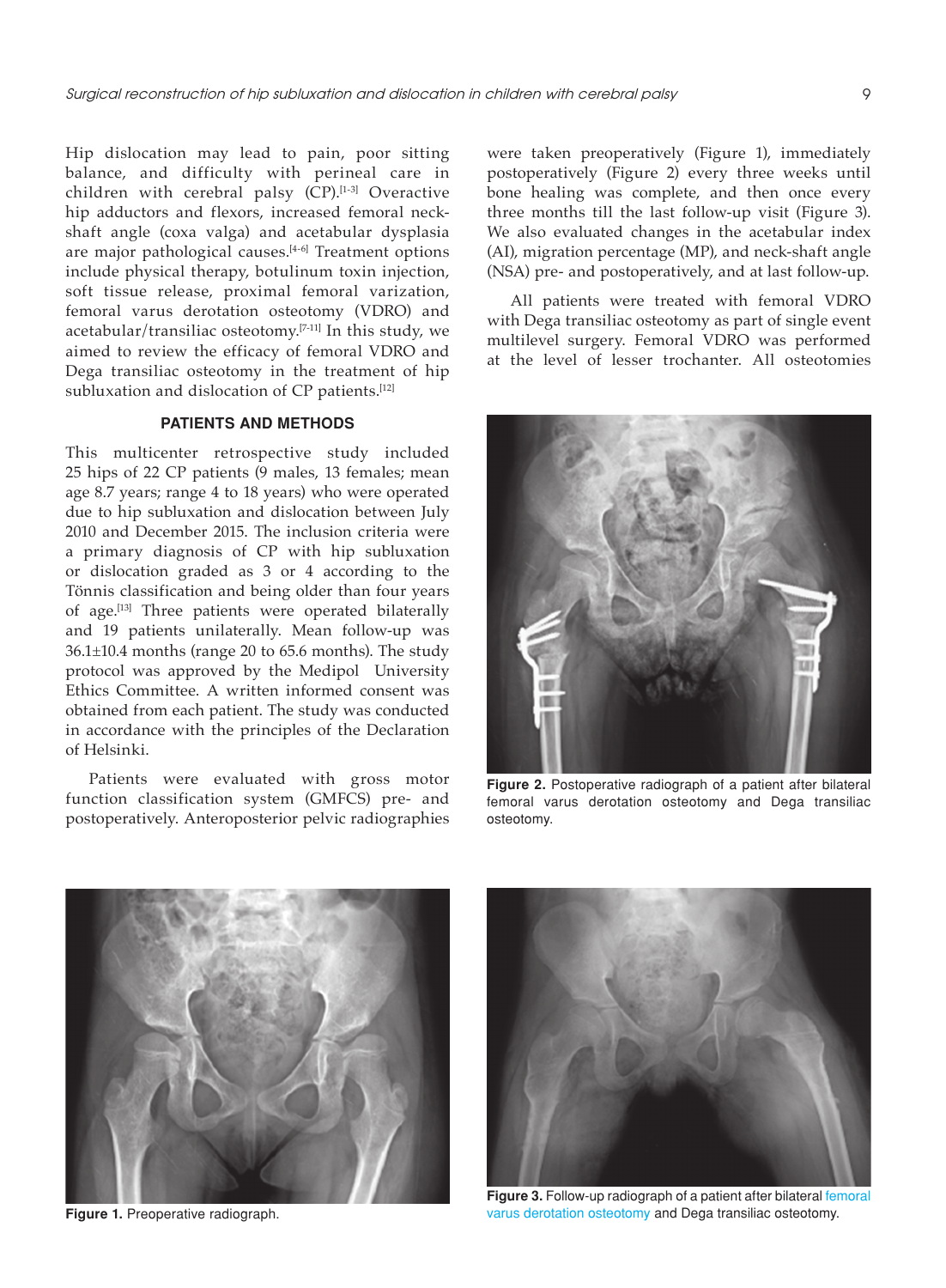

**Figure 4.** Preoperative and follow-up gross motor function classification system levels. GMFCS: Gross motor function classification system.

included lesser trochanter removal and shortening up to 2 cm. Following osteotomy, the proximal femur was abducted to determine if the femoral head reduced concentrically. While the reduction was inadequate in five patients, the proximal segment of the femur was abducted, and the medial joint capsule was incised longitudinally in line with the femoral neck. Medial capsulotomy was needed for reduction in five patients. After concentric reduction was achieved, the femoral osteotomy was then fixed with a locking plate (TST Tıbbi Aletler San. ve Tic. Ltd. Şti, Istanbul, Turkey). Dega transiliac osteotomy was performed for acetabular dysplasia (AI 25° or higher).

Passive hip exercises began on the first postoperative day. Patients were allowed full weight bearing at the postoperative third week. Wound infection, joint stiffness, implant failure, chronic hip pain, recurrent subluxation or dislocation, avascular necrosis of the femoral head, delayed union and other complications were recorded. Delayed union was defined as a failure to reach bony union by six months postoperatively.

#### **Statistical analysis**

Statistical analysis was performed with statistical package for the social sciences (SPSS) version 15.0 (SPSS Inc., Chicago, IL, USA). Data for continuous variables were reported as mean±standard deviation (minimum-maximum) and data for categorical variables reported frequency. The Friedman test and the Wilcoxon rank test for binary comparisons were used to compare the continuous variables at different times. The results were evaluated at a 95% confidence interval and a significance level of p<0.05.

#### **RESULTS**

According the Tönnis classification, 19 hips were grade 3 and six hips were grade 4. Preoperative and follow-up GMFCS levels were reported in Figure 4: two patients classified as level 5 preoperatively improved to level 4, five patients improved from level 4 to level 3, and six patients improved from level 3 to level 2. The postoperative changes were statistically significant in all AI, MP and NSA values (p<0.001) (Table I).

There was no wound infection, subluxation, or dislocation during follow-up period. Additionally, we did not observe any hip joint stiffness. One patient developed hematoma in the iliac region on the first postoperative day which was treated nonoperatively. The second complication was failure of femoral osteotomy fixation in one patient. At the follow-up

| Pre- and postoperative and follow-up radiographic parameters |                         |                          |                       |
|--------------------------------------------------------------|-------------------------|--------------------------|-----------------------|
|                                                              | Preoperative<br>Mean±SD | Postoperative<br>Mean±SD | Follow-up<br>Mean±SD  |
|                                                              |                         |                          |                       |
| Migration percentage                                         | $72.7 + 20.8$           | $24.3 \pm 13.4^{\circ}$  | $25.9 \pm 12^{\circ}$ |
| Neck-shaft angle $(°)$                                       | 160±11.2                | $130.3 \pm 18.6$         | $132 + 17.6$          |
| Acetabular index (°)                                         | $33.2 \pm 6.2$          | $20.4 \pm 2.6$           | $21.5 \pm 2.6$        |
| CD: Clandert deviation                                       |                         |                          |                       |

**Table I**

D: Standart deviation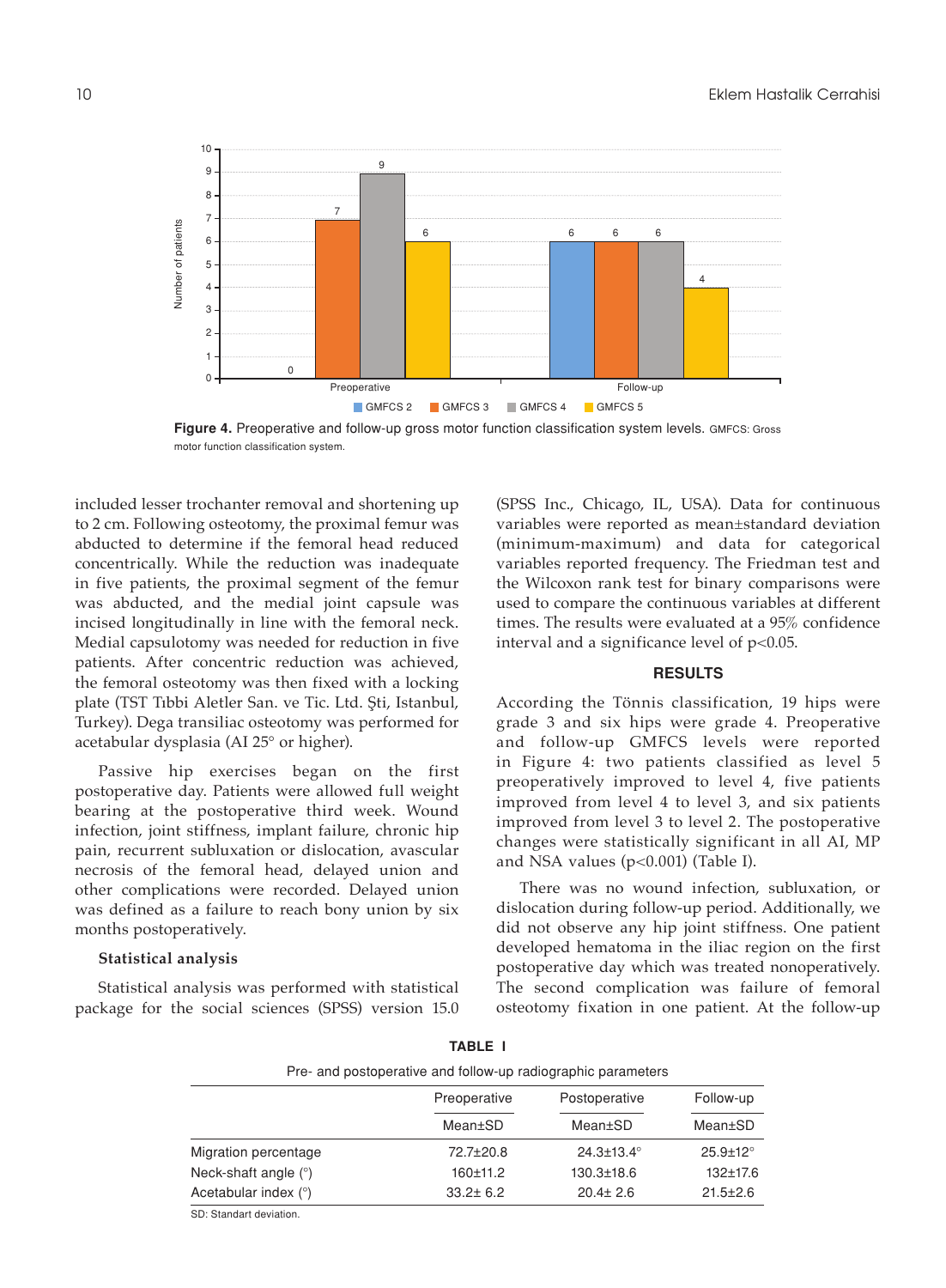period, the patient complained about persistent pain at the thigh and groin. Radiographic examinations revealed no evidence of union, and we observed movement at the osteotomy site under fluoroscopic control, which was considered as instability. We considered inadequate stability as the reason for the persistent pain and delayed union and performed a revision of the plate fixation. Also, in one patient, implant failure due to a fall during physical therapy on the tenth postoperative day was treated by open reduction and internal fixation.

#### **DISCUSSION**

Hip subluxation and dislocation are serious health problems for CP, particularly in nonambulatory quadriplegic patients.[3,14,15] Pain, poor sitting balance and difficulty in perineal care are among the major problems in these patients.<sup>[16]</sup> Treatment options include physical therapy, botulinum toxin injection, soft tissue release, open reduction, proximal femoral derotation and varization osteotomy and acetabular/ transiliac osteotomy, and total hip arthroplasty.[9,10,17-22] We claimed that concentric reduction was achieved after treatment of hip subluxation and dislocation and acetabular dysplasia with femoral VDRO and Dega transiliac osteotomy. Additionally, we detected that successful clinical and radiological results were not impaired after thirty months of follow-up.

The goal of many surgeons in the treatment of hip subluxation and dislocation in CP is open reduction (excision of the ligamentum teres, transvers ligament, and pulvinar [if present] and performing a capsulorrhaphy), as in the case of developmental dysplasia of the hip (DDH).<sup>[1,2,19,20]</sup> However, some authors have claimed that open reduction affects the stability of hip joints in CP patients negatively and should not be performed in CP patients.[9,21,22] Moreover, we believe that the pathology in DDH originates from structures that prevent intra-articular reduction, whereas the treatment of CP can be performed by extra-articular methods without the need for open reduction, since the pathology originates from extra-articular structures.[8,9,23-32]

Cast immobilization after recent hip joint reconstruction has become an important debate issue due to various complications. Some authors suggest routine use of spica cast after surgical hip reconstruction procedure in CP to achieve stability and prevent early dislocation.<sup>[26,27]</sup> However, we believe that postoperative immobilization of the hip joint may cause avascular necrosis of the femoral head, joint stiffness, decubitus ulcers, heterotopic ossification,

and pain, particularly in CP patients; therefore, we did not perform postoperative immobilization. As a result, we achieved sufficient femoroacetabular congruency and joint stability postoperatively and avoided such complications at the follow-up.

In the literature, recurrence rates of hip reconstruction procedures in children with CP were reported up to 23% despite the successful early radiological results.[2,24,28] Mallet et al.[26] reported that the recurrence of coxa valga deformities was the most important factor leading to recurrence. In our study, we observed only one dislocation and increased pelvic obliquity due to thoracolumbar scoliosis. We suggest that early physical therapy and weight bearing provide early return to preoperative functional status and play an important role in decreasing hip subluxation or dislocation recurrence rate.

This study has limitations, including its retrospective design and the limited number of patients included. However, it is known that the need for derotational osteotomy alone in CP is an infrequent situation. Another weakness of the study is that the follow-up period was short, particularly given that this type of clinical outcome might deteriorate over the long-term. Thus, further studies that report longterm results are recommended.

In conclusion, our experience with one-stage reconstruction of hip subluxation or dislocation consisting of femoral VDRO and Dega transiliac osteotomy without open reduction of hip or postoperative cast immobilization in CP patients revealed favorable results.

#### **Declaration of conflicting interests**

The authors declared no conflicts of interest with respect to the authorship and/or publication of this article.

### **Funding**

The authors received no financial support for the research and/or authorship of this article.

#### **REFERENCES**

- 1. Canavese F, Emara K, Sembrano JN, Bialik V, Aiona MD, Sussman MD. GMFCS level III to V patients with unilateral hip involvement. Follow-up at skeletal maturity. Varus derotation osteotomy for the treatment of hip subluxation and dislocation in J Pediatr Orthop 2010;30:357-64.
- 2. Sankar WN, Spiegel DA, Gregg JR, Sennett BJ. Long-term follow-up after one-stage reconstruction of dislocated hips in patients with cerebral palsy. J Pediatr Orthop 2006;26:1-7.
- 3. Roye DP Jr, Chorney GS, Deutsch LE, Mahon JH. Femoral varus and acetabular osteotomies in cerebral palsy. Orthopedics 1990;13:1239-43.